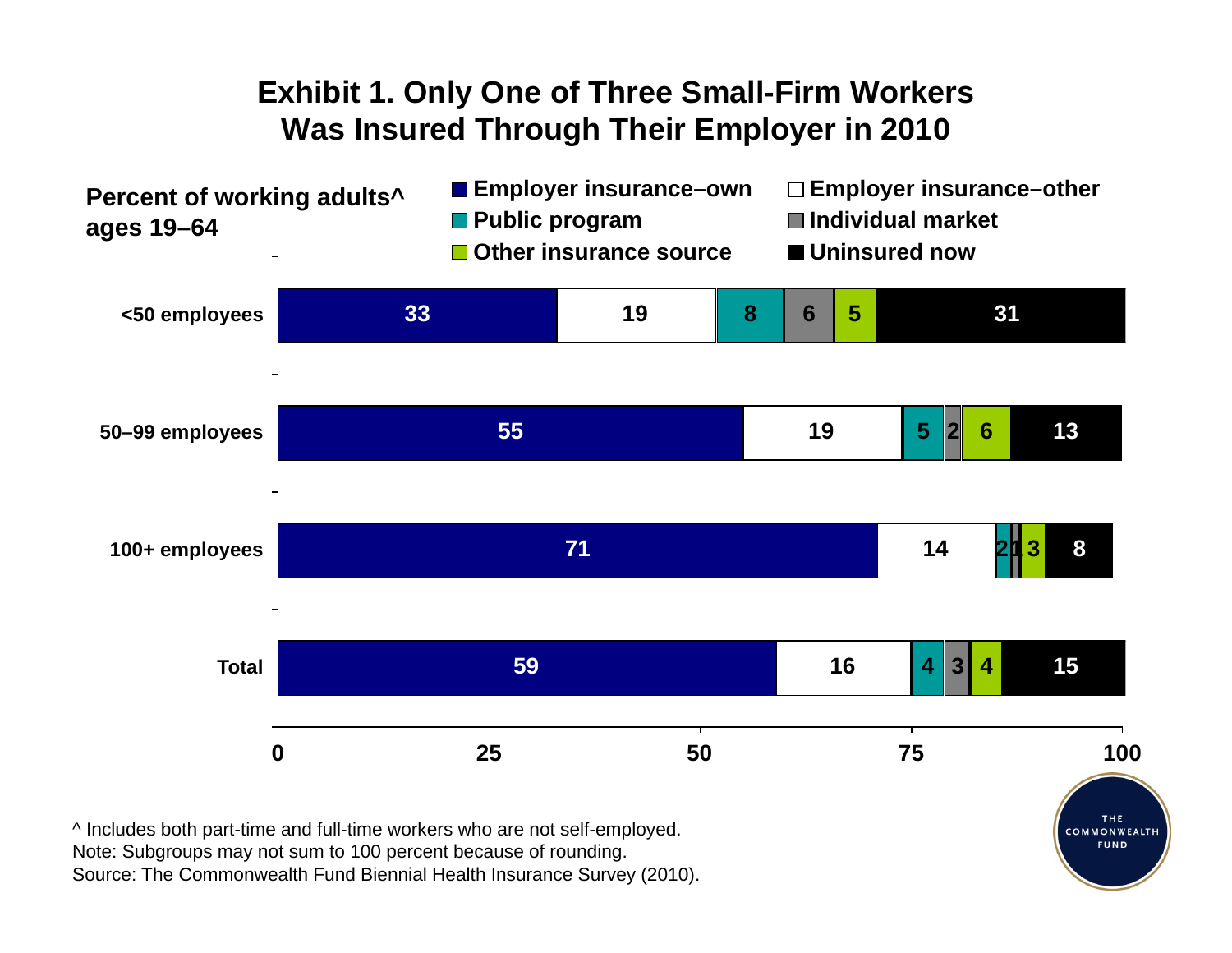## **Exhibit 2. Declining Share of Small-Firm Employees Offered, Eligible for, and Covered by Own Employer Health Benefits, 2003–2010**

**Percent of working adults^ ages 19–64**

**Employer offers Employee eligible Covered by own employer 10095 9490 888580767375 717166615856 55495042332502003 2010 2003 2010 2003 2010Large firms Small firmsMidsize firms(<50 employees) (>100 employees) (50–99 employees)**THE. COMMONWEALTH

**FUND** 

^ Workers include both part-time and full-time workers who are not self-employed. Source: The Commonwealth Fund Biennial Health Insurance Surveys (2003 and 2010).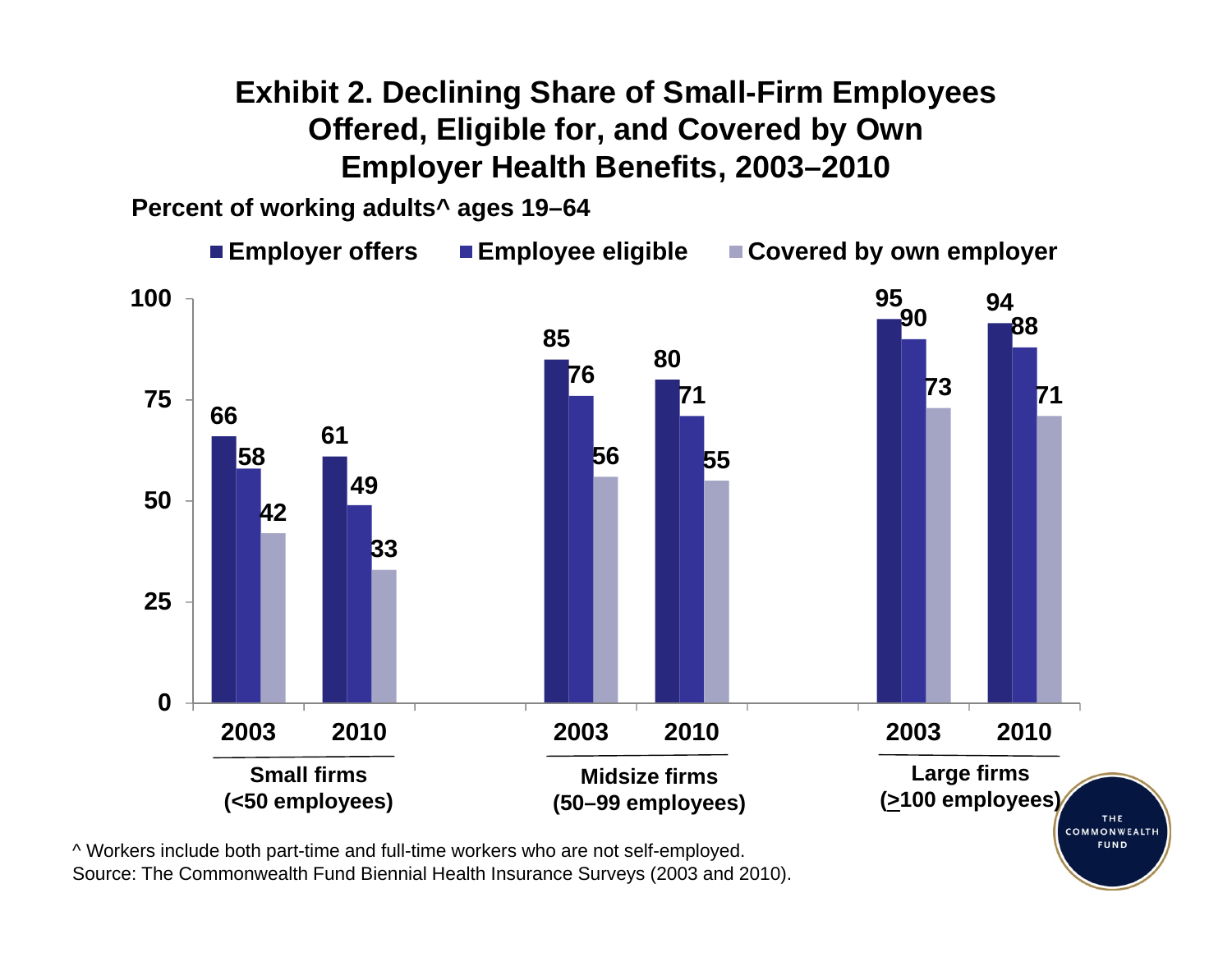#### **Exhibit 3. Fewer Than One of Five Low-Wage Employees in Small Firms Has a Health Plan Through Their Employer**

**Percent of working adults^ ages 19–64**



Source: The Commonwealth Fund Biennial Health Insurance Survey (2010).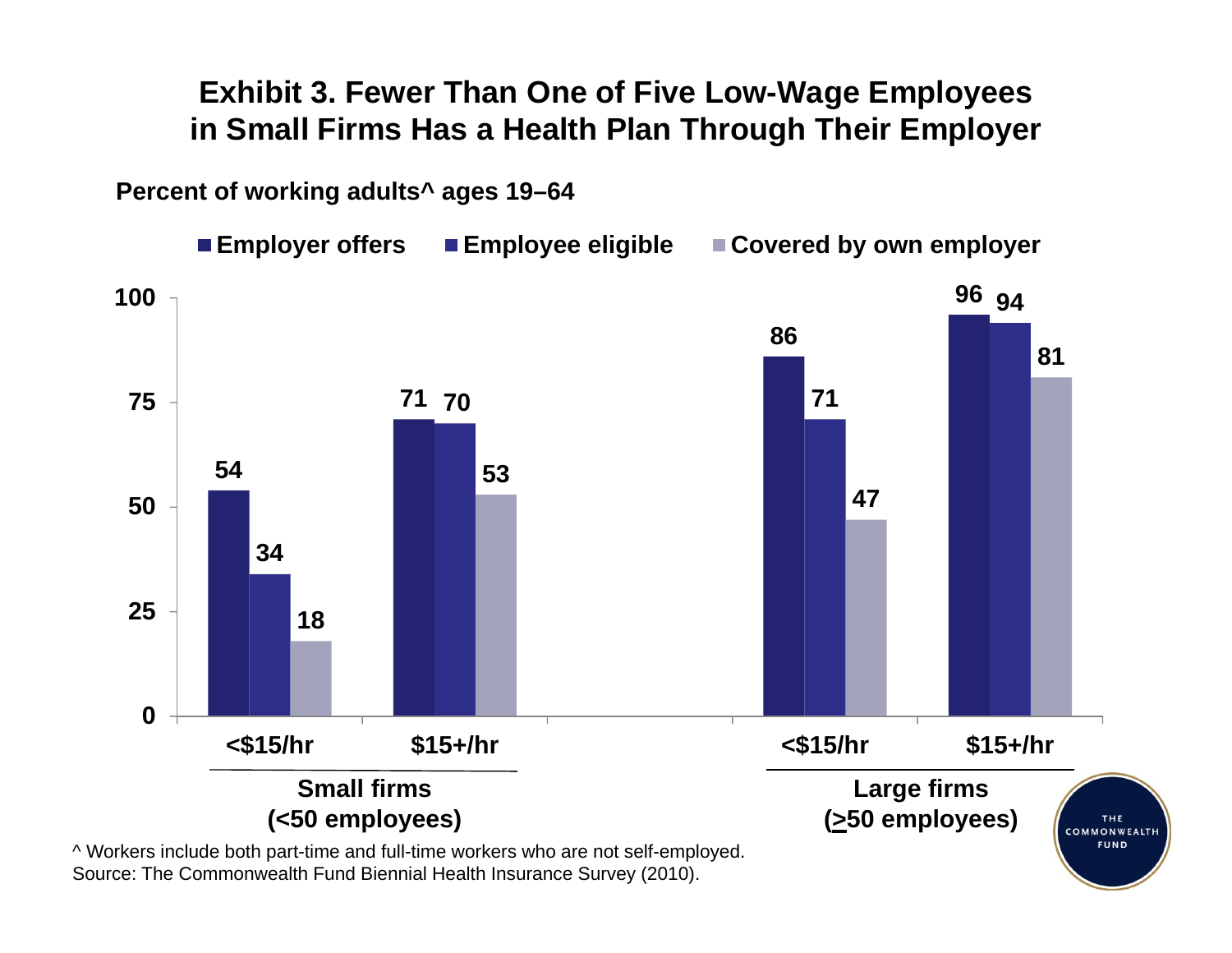#### **Exhibit 4. Employer Coverage Rates in Small Firms Declined for Low- and Higher-Wage Workers, 2003–2010**

**Percent of workers^ ages 19–64 covered through their own employer**



Source: The Commonwealth Fund Biennial Health Insurance Surveys (2003 and 2010).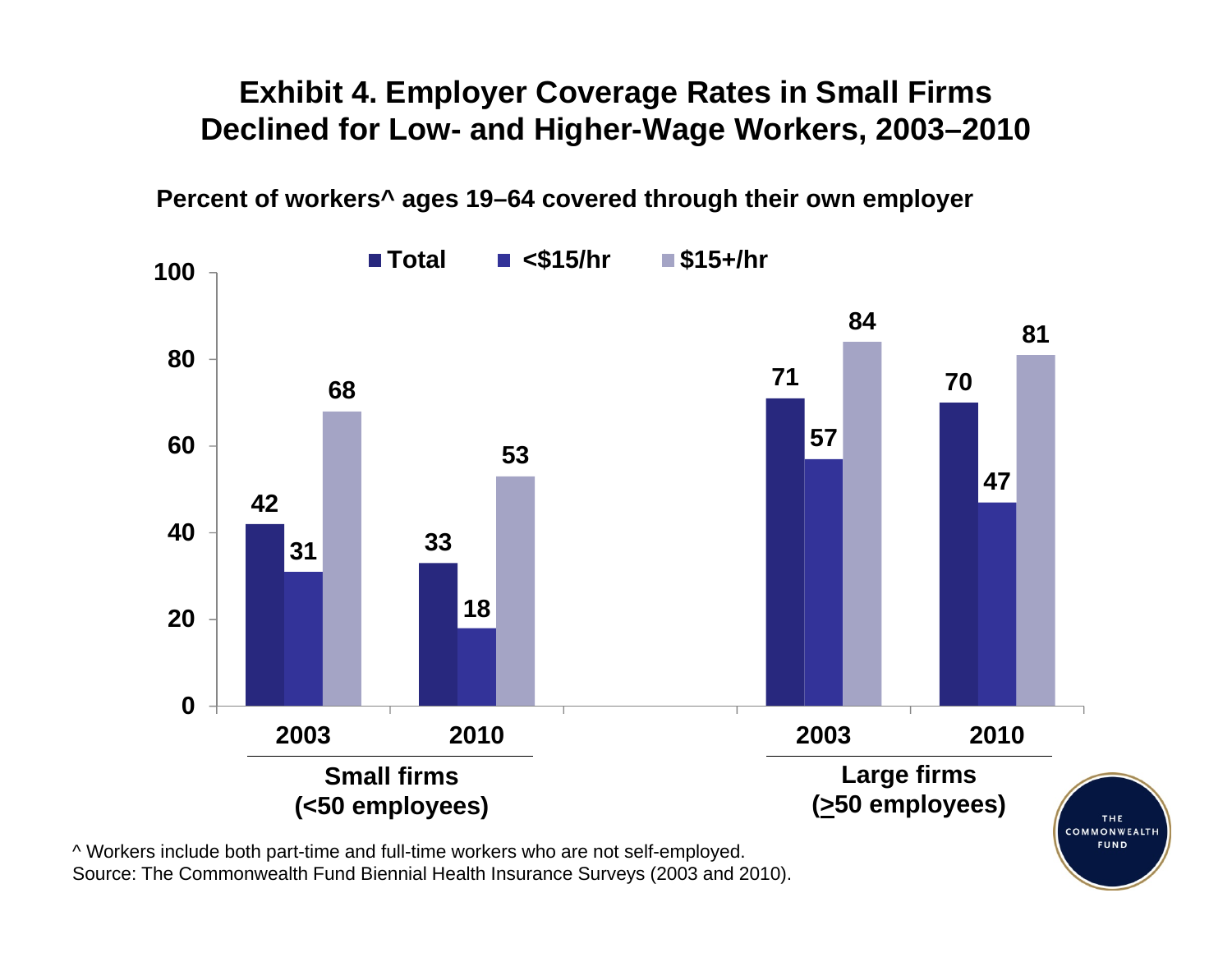## **Exhibit 5. More Than Half of Low-Wage Workers in Small Firms Were Uninsured During 2010**

**Percent of working adults^ ages 19–64**

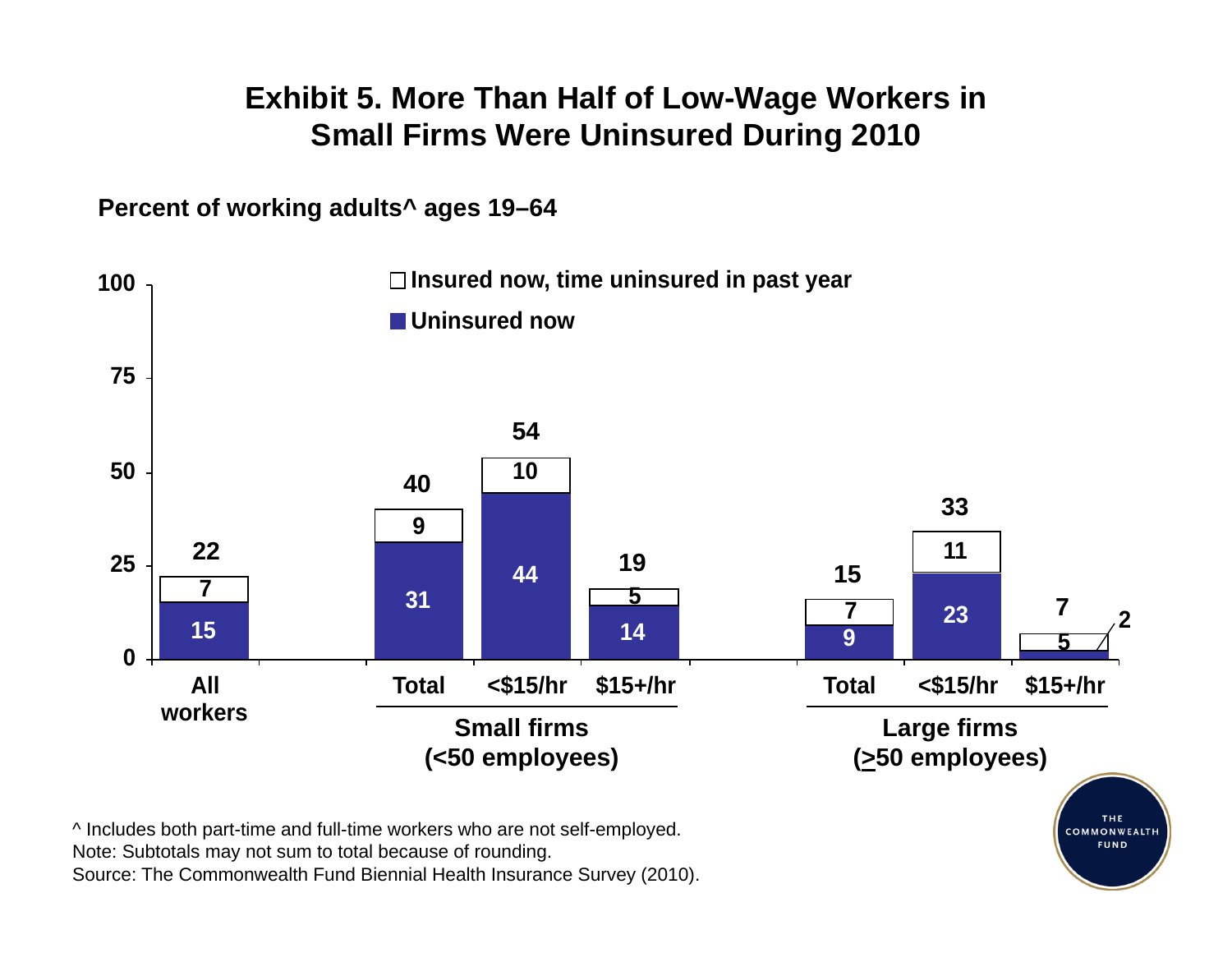## **Exhibit 6. The Individual Insurance Market Is Not anAffordable Option for Workers and the Self-Employed**

| Working adults <sup>^</sup> ages 19-64:                                                                         | <b>Total</b> | $50$<br>employees | $>50$<br>employees | $<$ \$15/hr | > \$15/hr |
|-----------------------------------------------------------------------------------------------------------------|--------------|-------------------|--------------------|-------------|-----------|
| Have individual coverage or tried<br>to buy it in past three years                                              | 15%          | 19%               | 13%                | 19%         | 12%       |
| Found it very difficult or<br>impossible to find coverage<br>they needed                                        | 34           | 34                | 33                 | 40          | 31        |
| Found it very difficult or<br>impossible to find affordable<br>coverage                                         | 55           | 53                | 56                 | 65          | 48        |
| Were turned down, charged a<br>higher price, or had condition<br>excluded because of a<br>preexisting condition | 28           | 26                | 28                 | 32          | 26        |
| Any of the above                                                                                                | 65           | 66                | 64                 | 75          | 58        |
| Never bought a plan*                                                                                            | 47           | 44                | 48                 | 55          | 40        |

^ Includes both part-time and full-time workers.

\* Among those who tried to buy a plan.

Source: The Commonwealth Fund Biennial Health Insurance Survey (2010).

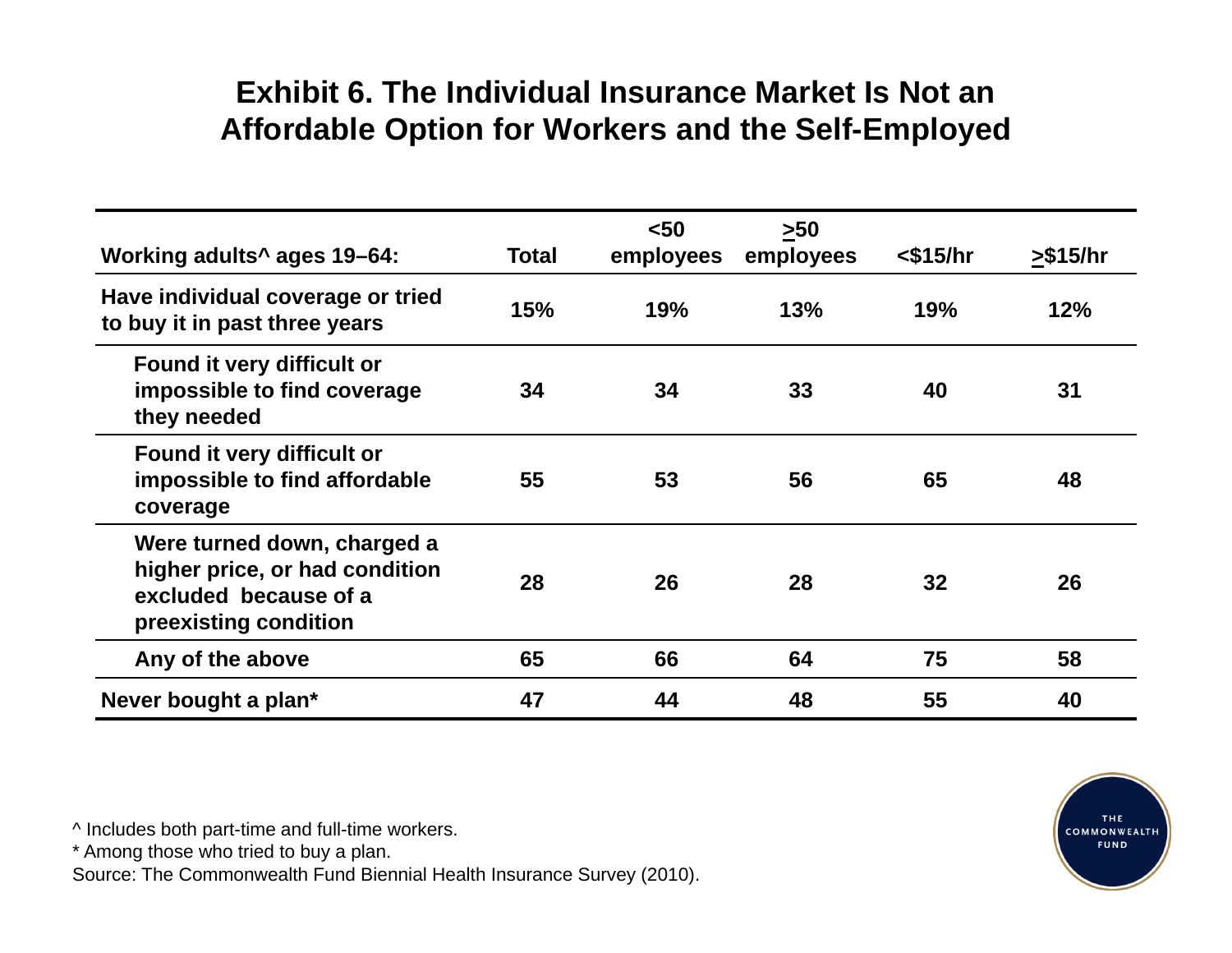# **Exhibit 7. Cost-Related Problems in Getting Needed Care Increased for Low-Wage Workers, 2003–2010**

**Percent of working adults^ ages 19–64 who experienced a cost-related access problem in the past year^^**



COMMONWEALTH **FUND** 

^^ Any of the following due to cost: had a medical problem; did not visit doctor or clinic; did not fill a prescription; skipped recommended test, treatment, or follow-up; did not get needed specialist care. Source: The Commonwealth Fund Biennial Health Insurance Surveys (2003 and 2010).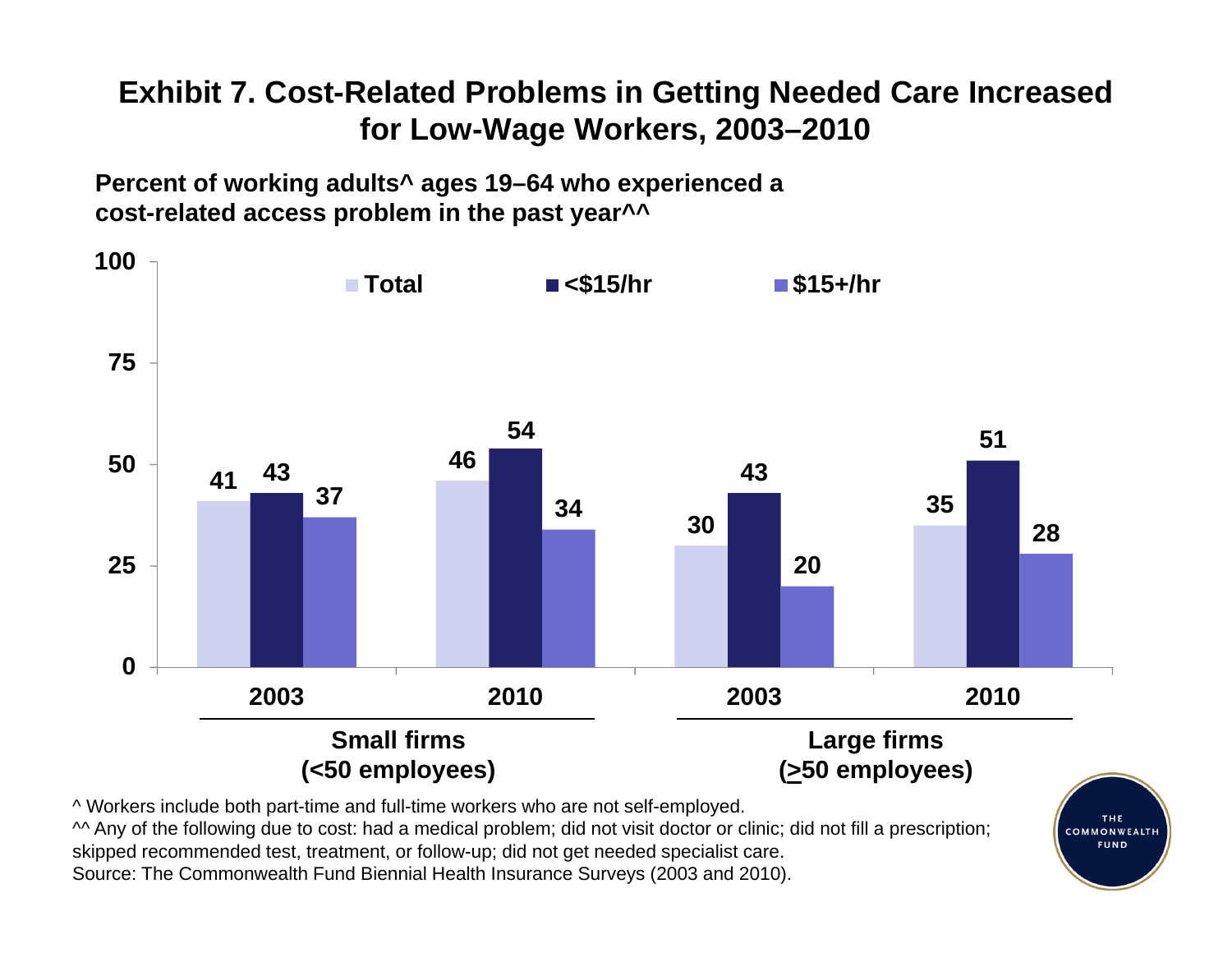# **Exhibit 8. Problems Paying Medical Bills Increased for Workers in Small Firms, 2005–2010**

**Percent of working adults^ ages 19–64 who experienced a problem paying medical bills or accrued medical debt in the past year^^**



^ Workers include both part-time and full-time workers who are not self-employed.

^^ Had problems paying or unable to pay medical bills; contacted by collection agency for unpaid medical bills; had to change way of life to pay bills; medical bills being paid off over time.

Source: The Commonwealth Fund Biennial Health Insurance Surveys (2005 and 2010).